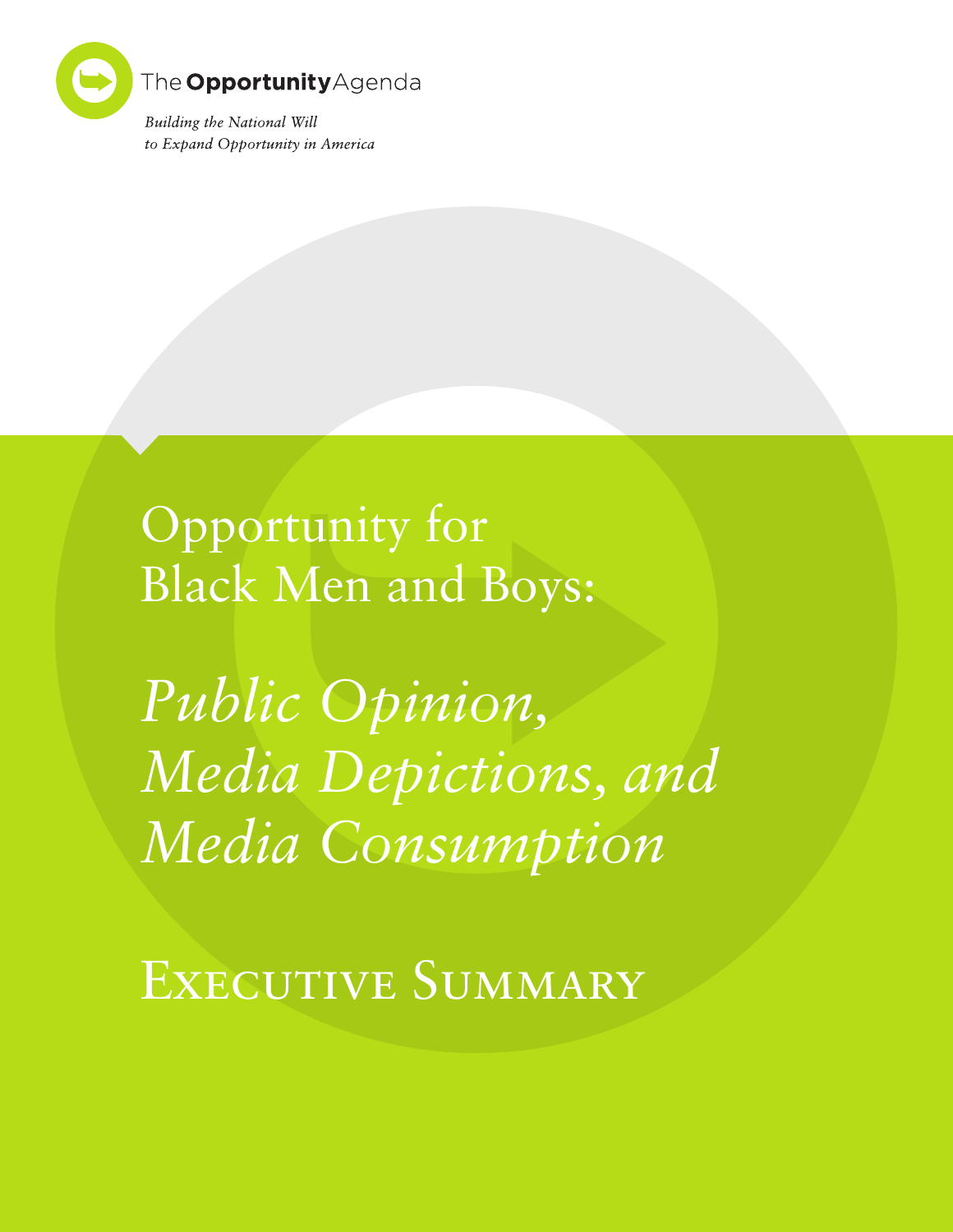## **Acknowledgments**

This research was authored by Topos Partnership (*Executive Summary*; *Social Science Literature Review: Media Representations and Impact on the Lives of Black Men and Boys*; and *A Review of Public Opinion Research Related to Black Male Achievement*) and Marc Kerschhagel (*Media Market Research: Media Consumption Trends Among Black Men*), with consultation from Janet Dewart Bell and Eleni Delimpaltadaki Janis of The Opportunity Agenda, who contributed to the design and analysis of the research and edited the report. Christopher Moore designed the report. Jill Bailin, Judi Lerman, and Loren Siegel also assisted in the editing of the report.

The Opportunity Agenda's research on black men and boys is funded by the Open Society Foundations' Campaign for Black Male Achievement. The statements made and views expressed are those of The Opportunity Agenda.

Our sincerest gratitude goes out to the advisory committee, who consulted on this research: Bryonn Bain, Robert Entman, Fanon Hill, Dori Maynard, Alexis McGill Johnson, Rashid Shabazz, Calvin Sims, Kamal Sinclair, Alvin Starks, Albert Sykes, Sharon Toomer, Rhonda Tsoi-A-Fatt Bryant, Cheo Tyehimba Taylor, and Hank Willis Thomas. Special thanks to Steve DuBois, who coordinated the committee.

## About **The Opportunity Agenda**

The Opportunity Agenda was founded in 2004 with the mission of building the national will to expand opportunity in America. Focused on moving hearts, minds, and policy over time, the organization works with social justice groups, leaders, and movements to advance solutions that expand opportunity for everyone. Through active partnerships, The Opportunity Agenda synthesizes and translates research on barriers to opportunity and corresponding solutions; uses communications and media to understand and influence public opinion; and identifies and advocates for policies that improve people's lives. To learn more about The Opportunity Agenda, go to our website at www.opportunityagenda.org.

The Opportunity Agenda is a project of Tides Center.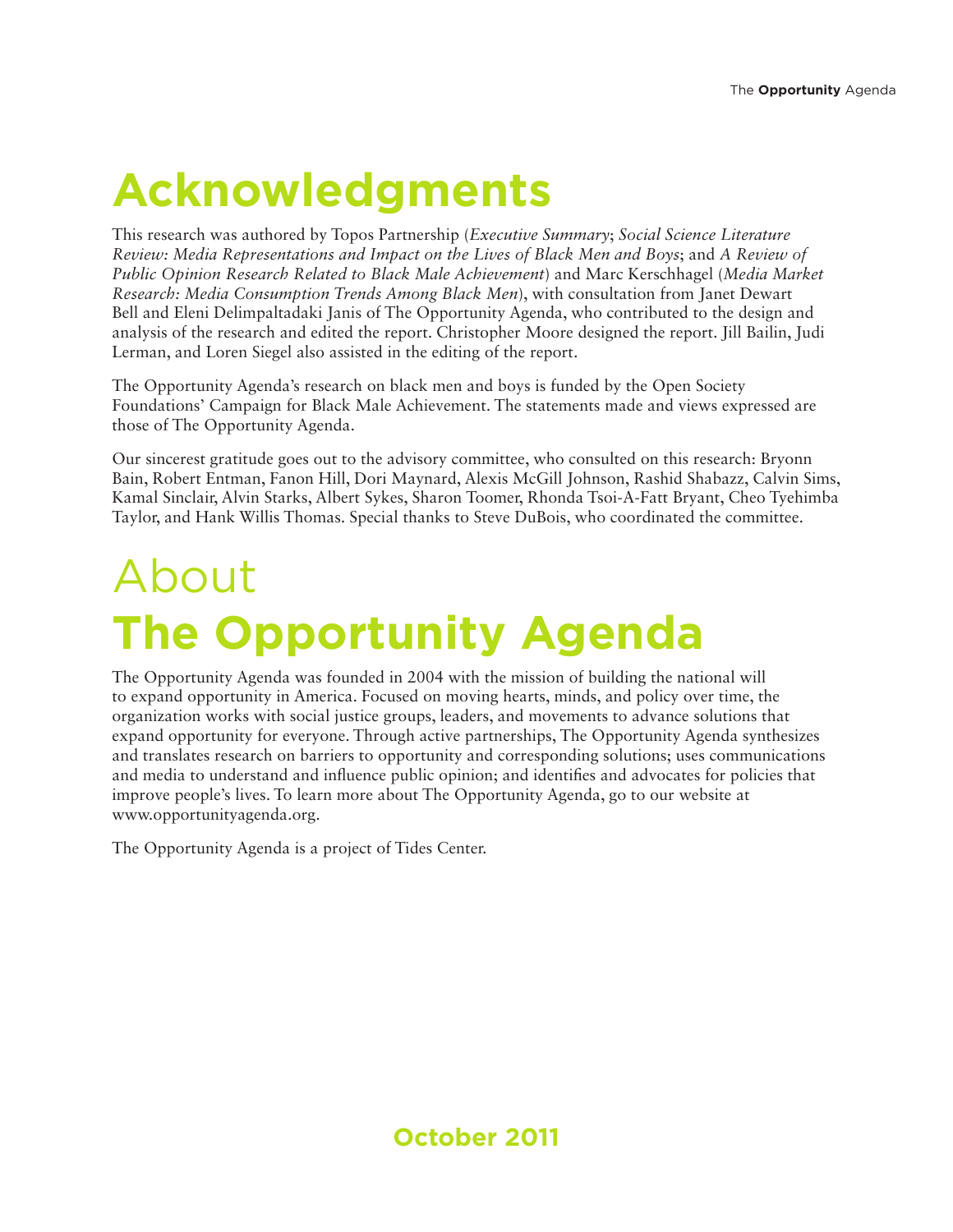# **Executive Summary**

Over the past half-century, African Americans have made remarkable progress in toppling legal segregation and discrimination, in accessing economic and educational opportunities, and in participating in our political process, including, most notably, as President of the United States. Yet significant barriers remain in countless domains, from high school graduation to employment and wealth, to physical health and the criminal justice system. And in each of those areas, African-American men and boys face challenges that differ in key respects from those of African-American women and girls, or from men and boys of other racial and ethnic groups.

Among the many factors that influence the opportunities and achievements of black men and boys are public perceptions and attitudes toward them as a group, and their own self-perceptions as well. Research and experience show that expectations and biases on the part of potential employers, teachers, health care providers, police officers, and other stakeholders influence the life outcomes of millions of black males, just as their own self-esteem, identity, and sense of empowerment affect their ability to achieve under difficult circumstances.

In turn, one of the most important avenues for maintaining (or changing) these perceptions is the mass media, with its significant power to shape popular ideas and attitudes.

Academics and advocates have spent significant time investigating the relationships among black outcomes, media representations, and other aspects of public discourse. However, this research has not been fully integrated into the work of advocates and organizations seeking to make change, in part because the findings are diffuse and even conflicting, and in part because they have frequently not been translated into actionable recommendations. To foster the incorporation of this research into the work of those trying to improve black male achievement, The Opportunity Agenda has commissioned a set of reports that review and summarize the key findings and recommendations in three significant areas:

- X A review of the social and cognitive science literature to determine what researchers know and don't know about the relationship between media representations and the media's impacts on the lives of black men and boys;
- $\blacktriangleright$  A meta-analysis of public opinion research relating to race, and what it suggests about advocacy for black male achievement; and
- ightharpoonup An analysis of original data about black men as consumers of media, including broadcast, print, and online platforms.

In each case, the rationale for the report is to offer a clearer picture of what is already known about how engagement with the mass media and public communications may help improve the life chances of black men and boys. This research overview offers a brief summary of some of the key content from those reports, and readers are urged to pursue the exploration further in the reports themselves.

In reporting our findings and recommendations, we use interchangeably the terms "black" and "African American" to describe people who identified themselves using either of those terms in response to the research on which our analysis is based. In the *Media Consumption Trends among Black Men* portion of this report, we use the term "men" to describe males 18 years of age or older.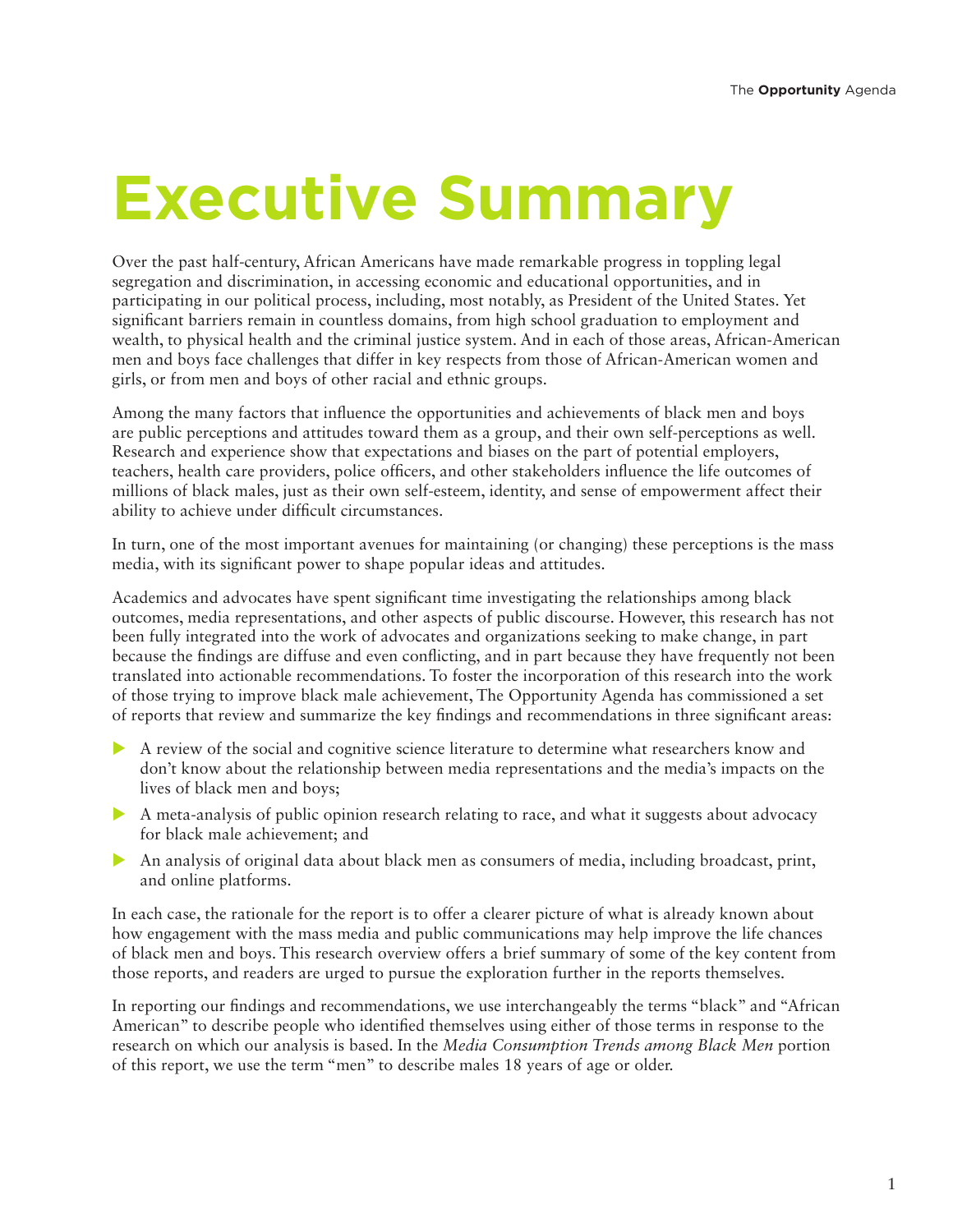### **Findings**

#### **A review of social science literature and public opinion research relating to black male achievement**

Hundreds of scholars in a range of disciplines — from experimental psychology to cultural criticism to sociology to ethnic studies — have explored questions relating to how media, and communications more broadly, affect outcomes for black men and boys in American society. In addition, dozens of recent public opinion studies have touched on Americans' understandings of black achievement, awareness of racial disparities, and thoughts about the causes of and responsibility for addressing inequalities.

The reviews of this large body of work offer a digestible overview of an extremely rich and varied collection of research. Some themes and findings are well established and deeply documented in the literature, while other areas remain to be investigated further, or raise challenging questions with which scholars continue to grapple.

#### *Distorted Patterns of Portrayal in the Media*

One of the best-documented themes in the research is that the overall presentation of black men and boys in the media is a distortion of reality in a variety of ways. While individual studies may focus on a single genre or medium — such as TV fiction shows, magazine advertising, or video games the research taken as a whole reveals broad patterns, including the underrepresentation of African Americans (and black males in particular) in a variety of roles such as "talking head" news experts, computer users in TV commercials, and "relatable" characters with well-developed personal lives (*e.g.*, fathers). Conversely, black males are overrepresented when media touch on certain negative topics, such as criminality, unemployment, and poverty, for instance. Also, the positive images and attributes with which black males are associated tend to be constrained to a small, stereotypic set which includes sports, physical achievement in general, aggressiveness, and musicality, to the exclusion of other everyday virtues.

The social science research also makes clear that important dimensions of black men's and boys' lives are largely *ignored* in the media — such as historical antecedents of black economic disadvantage and the persistence of anti-black male bias.

Especially problematically, scholars conclude that even "accurate" and "sympathetic" representations of black males can indirectly misrepresent reality: When reporters continue to explore real problems facing black communities and black men and boys, they may end up reinforcing the "problem frame" that associates these groups with intractable challenges.

#### *Perceptions of African Americans*

According to researchers, distorted media representations can be expected to create attitudinal effects ranging from general antagonism toward black men and boys, to higher tolerance for race-based socioeconomic disparities, reduced attention to structural and other big-picture factors, and public support for punitive approaches to problems.

In fact, a wealth of studies confirms that negative perceptions of African Americans linger in the American mind. A large body of research explores the nature of "implicit bias," unconscious attitudes that are presumably shaped in part by media consumption. Experiment after experiment demonstrates that white Americans tend to have unconscious biases against African Americans. For instance, whites tend to more easily associate negative words such as *terrible*, *failure*, *horrible*, *evil*, *agony*, *nasty*, and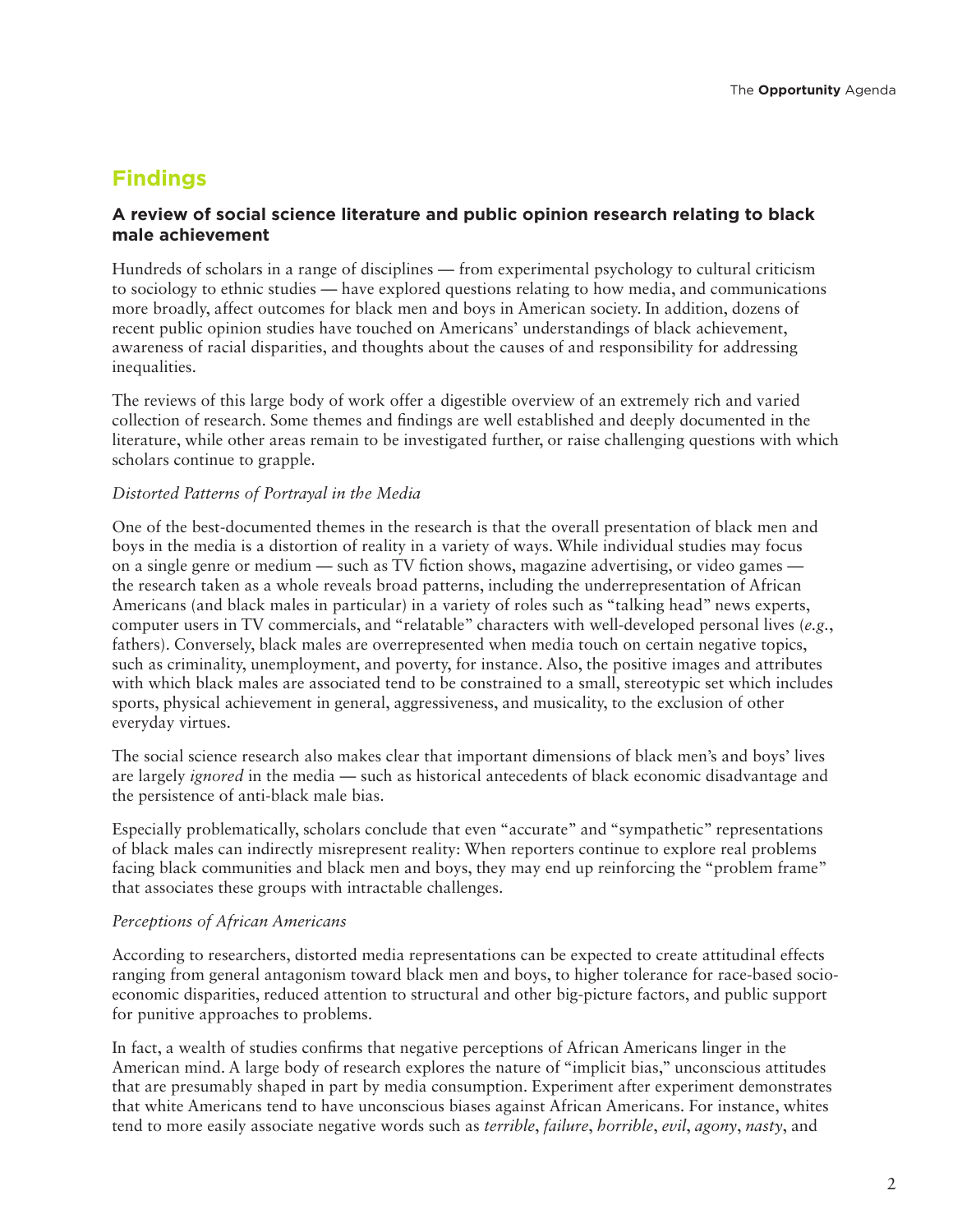*awful* with unknown black faces, as opposed to white faces. To a lesser degree blacks too tend to show this bias against unknown faces of their own race.

Explicit measures of bias also confirm lingering negative attitudes. While there has been significant improvement in racial attitudes since the mid-twentieth century — as measured in surveys touching on black-white relations, segregation, and blatant prejudice — racial tensions and stereotypes persist. Some recent public opinion research has measured public assessments of different racial groups, including character traits, finding that Americans overall give higher ratings to "white Americans" than to "black Americans."

These perceptions, in turn, can create negative effects any time a black man or boy is in a position where his fate depends on how he is perceived by others, particularly by whites, or on the kind of rapport he has with them. Real world impacts documented in the literature include less attention from doctors, harsher sentencing by judges, lower likelihood of being hired or admitted to school, lower odds of getting loans, and a higher likelihood of being shot by police.

While studies show that media images have the most impact on viewers with less real-world exposure to the lives of African Americans, African-American audiences are not immune. Scholars point to a connection between media consumption and diminished black perceptions of self, which may arise by various mechanisms. For instance, negative stereotypes such as portrayal of blacks as thugs, criminals, fools, and disadvantaged are demoralizing and reduce self-esteem and self-expectations. Dealing with negative expectations may also create stress and drain cognitive resources in some contexts — leading to the lowered performance associated with "stereotype threat." It may also be significant that the common "role models of success" (*e.g.*, rap stars and NBA players) imply limited options, while other types of role models are lacking. The importance of this narrow range of models is amplified when we consider that sports (especially football and basketball) and music programming dominate the television and radio preferences of black men and boys. (See below for discussion of media consumption habits.)

In the end, black men tend to be their own harshest critics, according to public opinion research. They tend to believe that members of their group put too little emphasis on health, success at work, family, and other important areas. (Yet while black respondents express significant worries and see a great number of problems facing black men, they nonetheless express strong optimism about their group's future.)

#### *Perceptions of Inequality and Causal Factors*

Given the observation by social science researchers that the media present little information about structural factors affecting life outcomes for black men and boys, we might expect limited public awareness and understanding of these factors as well. And in fact, public opinion research confirms that this is the case.

A first pattern to note is that few surveys even include questions about structural factors  $per$   $se - e.g.,$ the need to improve public transit access in particular neighborhoods. Rather, they tend to emphasize questions that take an interpersonal perspective on race issues  $-e.g.,$  focusing on how people get along or whether blacks experience racial slights. On these measures, most Americans believe that race relations are good, that problems will be worked out, and that more dialogue will help. Blacks are more likely to report discrimination and to believe that discrimination is at the root of various serious consequences, such as disparities in income and education. (Even more fundamentally, white respondents tend to underestimate the gaps themselves: They are less aware of the disparities that face black Americans, and are more likely than blacks to believe that disparities are disappearing.)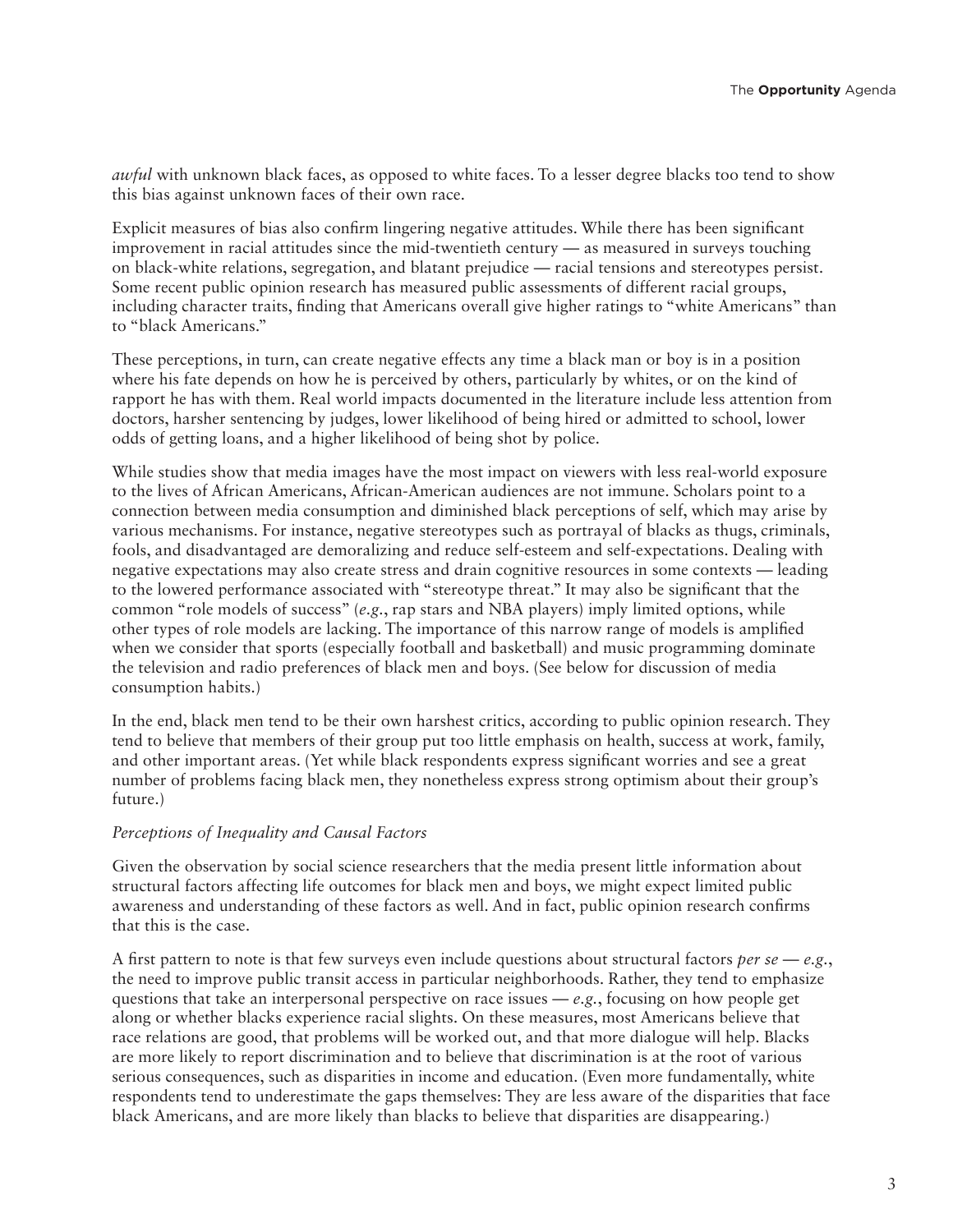In addition to the interpersonal perspective, surveys also measure attitudes related to personal responsibility as a root cause for racial inequality  $-i.e.,$  the idea that disparities exist because individuals of different races are not trying equally hard to achieve. This view is common among all races, and black respondents themselves have increasingly shifted toward a personal responsibility perspective to explain gaps in black achievement since the mid-1990s, although this view has not yet replaced the belief that prejudice hinders achievement.

In the few cases where opinions regarding structural factors are measured, surveys find differing perspectives between racial groups. For example, most black people believe the economic system is stacked against them, while white Americans tend to think "the system is fair to everyone."

#### *Causes for Distorted Patterns in the Media*

Why are media patterns distorted? Social science scholars have offered a number of suggestions about the causal factors leading to the distortions and omissions, such as the fact that media content producers themselves may have distorted perceptions, or may make incorrect assumptions about what audiences want to see or who their audiences are. Some suggest that media-makers may be accurately reflecting and responding to the appetites and preferences of consumers who prefer these distortions, or may be working towards political ends by trafficking in stereotypes. One of the factors treated as most significant is the paucity of African-American producers, journalists, invited guest experts, and other shapers of content.

#### *Deep Challenges*

Beyond describing the negative impacts of distorted and incomplete media portrayals, the social and cognitive science literature points to a number of deep challenges that confront anyone hoping to make a real difference in perceptions. For instance:

- Anxieties tangential to race, *e.g.*, about terrorism or job loss, tend to promote a more conservative outlook, including negative attitudes towards those perceived as "other."
- $\triangleright$  Some social science suggests relations among people of different races must always overcome some fundamental obstacles, such as more trouble differentiating the faces of other-race individuals.
- $\triangleright$  There is considerable debate about how to discuss the degree to which the actions and choices of black men may contribute to their problems and reinforce the default perception that they are entirely and always at fault.
- $\triangleright$  Some of the social science literature suggests that actual social contact between black men and boys and others may be one of the most critical factors in changing perceptions and outcomes. If this is the case, then communications attempting to change perceptions of black men and boys *per se*, no matter how well done, may be of secondary importance, except to the extent that they help break down the forms of isolation and segregation that marginalize black men and boys.

#### *Relative Lack of "Prescriptive" Studies*

The vast majority of the literature on this topic focuses on mapping out the problems relating to black men and boys and the media, and is essentially descriptive — that is, it describes and analyzes existing patterns in the media and their impacts on thought and behavior. Prescriptive studies, explicitly setting out to identify proven courses of action, including empirically testing hypotheses about what might help improve matters, are relatively absent from the literature.

An exception to this trend comes from laboratory studies of tasks or conditions that reduce implicit (unconscious) bias. For instance, various types of explicit and intensive training have been shown to reduce measures of implicit bias.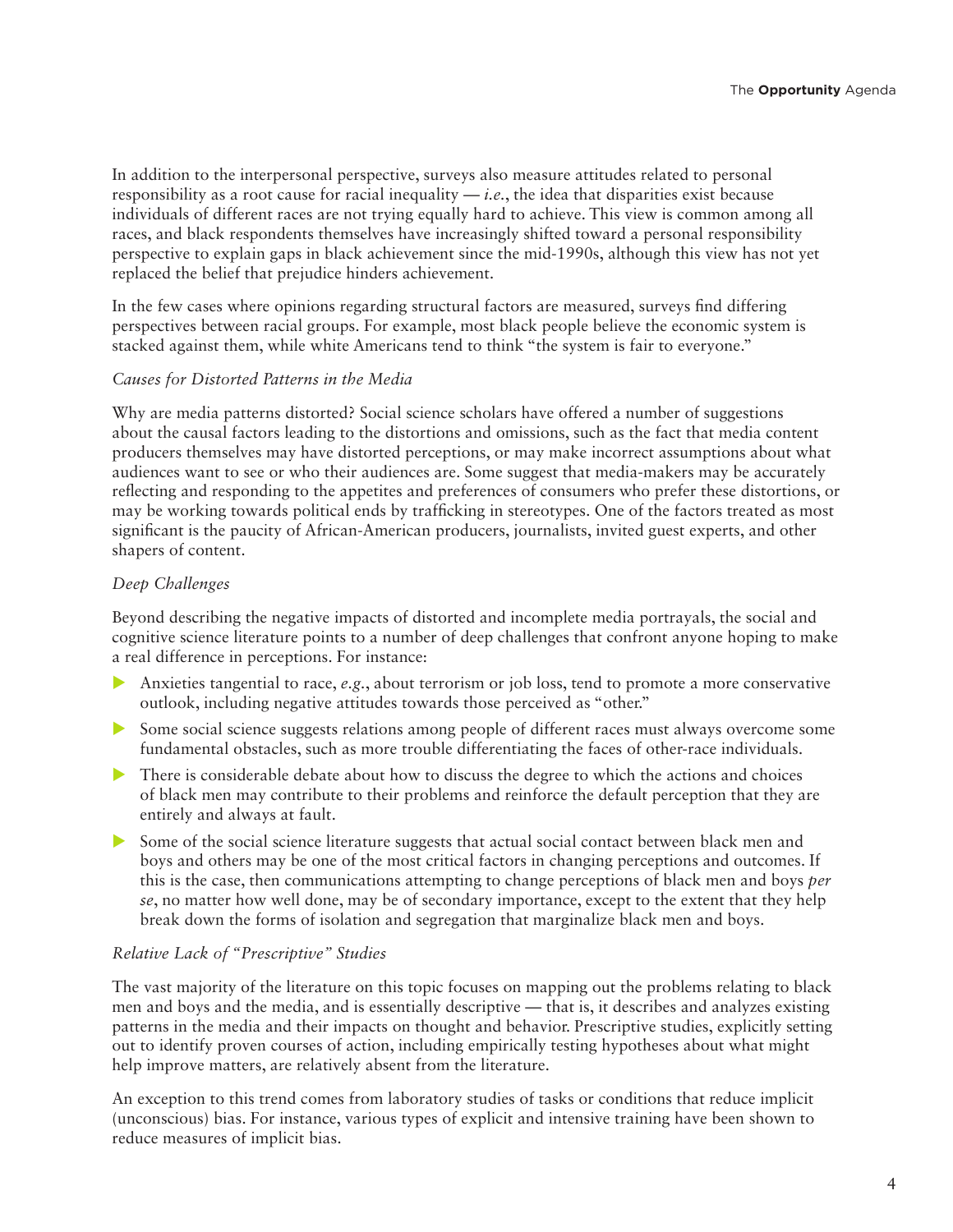By and large, however, the existing research offers relatively little evidence about what works when it comes to improving media representations of black men and boys, or addressing the adverse effects of such representations.

#### **Media consumption trends among black men**

Those who hope to make changes in the media environment that shapes perceptions of and by black men and boys must understand how this group experiences and interacts with the media. For instance, if the goal is to influence content viewed by this audience, it will be helpful to focus on media venues that are both very popular and potentially amenable to content input. We examined a wide range of media platforms — including television, magazines, online outlets, newspapers, and radio — and identified the media sources, whether mainstream or targeted to this population, with the highest reach to African-American men. The results provide valuable information to those seeking to influence the media content received by this group.

The research shows that across all media platforms, sports (primarily football and then basketball) and music (Urban Contemporary and Urban Adult Contemporary) dominate the media preferences of African-American men. Mainstream media reaches the most African-American adults (men and women) in general, while ethnic media reaches fewer, but in a higher concentration. Both overall reach and concentration are important factors that should inform the design of media interventions.

Compared to the average media consumer, African Americans watch less TV news overall but are more likely to watch local news and cable news. They are also more likely to get news from the internet and less likely to read the newspaper.

Highlights of findings across all platforms and in each media platform follow.

#### *Cross-Platform Findings*

Across media platforms, sports and music-related media content are the most embraced by African-American men. Mainstream media, as expected, reach larger numbers of African-American men, and African-American adults in general, than media that specifically target these populations. However, African-American targeted media tend to have significantly higher concentrations of African-Americans among their consumers, and in a few cases — such as with the magazines *Ebony, Jet*, or *Essence*  they also deliver large reach.

- Specific online search, web portals, aggregation and social media sites (Google, Yahoo!, Facebook, and YouTube) and televised sporting events (NFL and NBA) reach the largest absolute numbers of black men. Outside of advertising, however, opportunities to influence the content of many of these platforms are limited.
- X Among platforms that generate their own editorial or entertainment content, magazines reach the largest numbers of black men. Nine out of the top 10 "content-generating" media sources across all platforms are magazines, and their reach to African-American men is a little over 20 million. These titles include: *Ebony, Sports Illustrated, ESPN The Magazine, Jet, National Geographic, Men's Health, Black Enterprise, Essence,* and *People.*

X Among black-oriented media, lifestyle magazines and music-related TV shows top the list.

#### *Television*

X On television, sports dominate the viewing habits of African-American men. The popularity of sports, specifically the NFL, mirrors that of the U.S. population overall, except that the NBA finals are by far more popular with the African-American community than with the general population.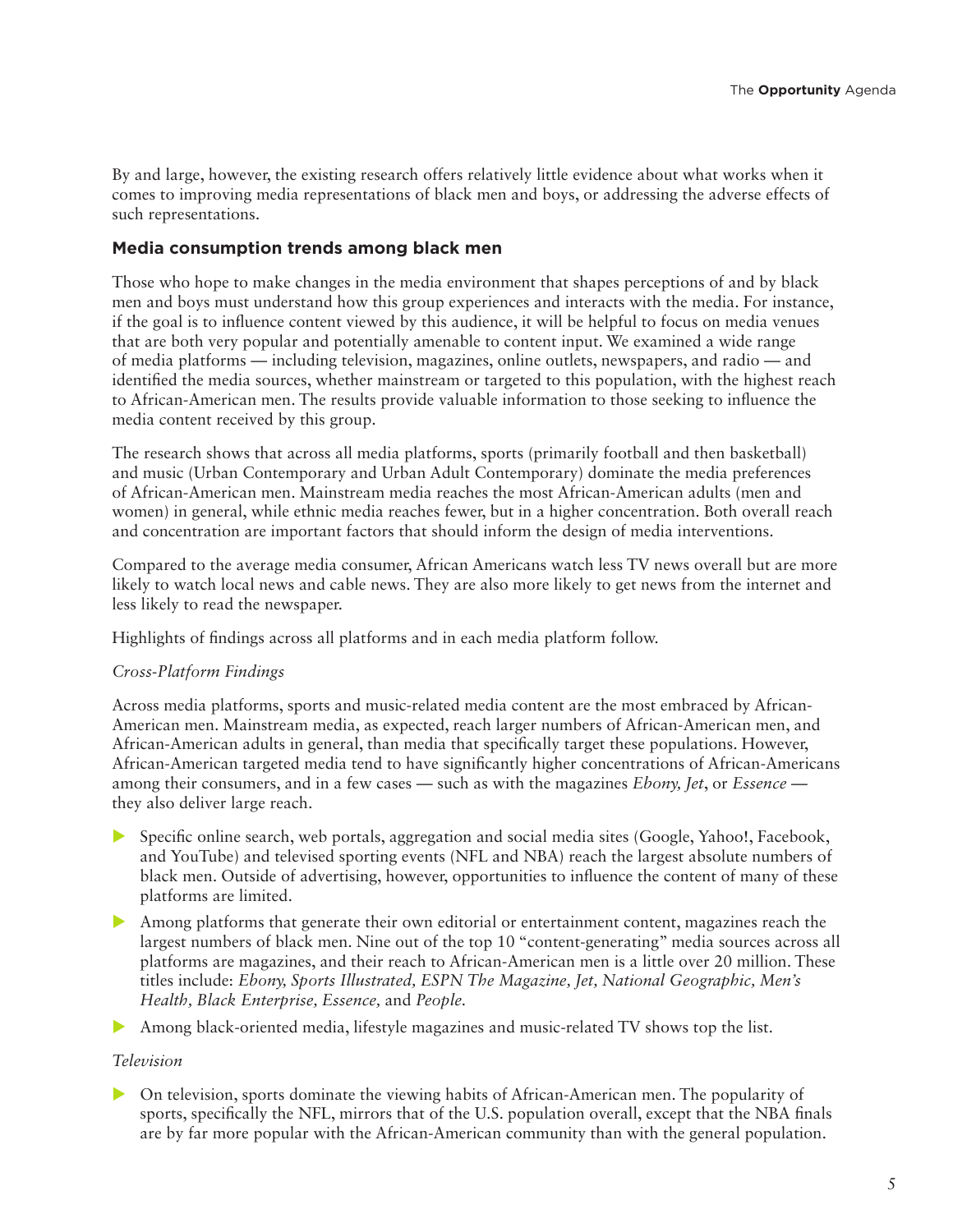All of the top 25 viewed shows by all African-American adults, as well as by African-American men, are sporting events (NFL and NBA, with 10 and 4 million viewers, respectively).

- $\triangleright$  Secondary to the popularity of sports events on television are music-related programs. In this and many other arenas, broadcast television has significantly larger reach to African Americans than cable.
- The highest viewed non-sporting event by African Americans is the *Grammy Awards*. At 3.3 million viewers, it is the only non-sporting event/show in the top 55. Looking deeper, six of the top ten most watched non-sporting shows by African-American adults are music related: *The Grammy Awards*, *Glee*, *The Academy Awards, Dancing with the Stars, American Idol,* and *Soul Train Red Carpet*.
- $\triangleright$  On TV, Black Entertainment Network (BET) offers the most competitive combination of large reach and high concentration of African Americans. BET shows predominated the list of the top most watched non-sporting shows by this population.
- The Fox Networks have more shows geared towards African Americans, with a larger reach to African-American men, than any of the other major networks (ABC, CBS, and NBC). Among the most popular of these are the variety show *In the Flow* and the *NAACP Image Awards*. Comedies such as *Are We There Yet?* on TBS are popular with African-American men and adults, although they do not compete with NFL, NBA, or music-related TV programming, nor with readership of top magazines, such as *Ebony, Jet, Black Enterprise,* and *Essence,* whose reach is to the target audience.
- X TBS is the only mass media cable network with shows targeted at African Americans *Tyler Perry: The Family that Prays* and *Are We There Yet?* — which have a large audience of African-American men.

#### *Magazines*

- X Magazines are the only national media platform where combined black-oriented titles reach larger absolute numbers of African-American men than do mainstream titles. In the other media platforms that are distributed on the national level (TV, online, and newspaper), the properties with the largest black adult audiences are geared toward the general population and not specifically to the African-American community.
- ▶ Four of the ten magazines reaching the largest African-American male audience *Ebony*, *Essence*, *Jet,* and *Black Enterprise* — are black-oriented magazines with lifestyle content. Their reach to African-American men ranges from 1.7 to 3.5 million.
- X The second most popular magazine genre among African-American men is sports*. Sports Illustrated* and *ESPN The Magazine* are the second and third most popular magazines, with 3.1 million and 3 million African-American men, respectively, reading them monthly.
- $\blacktriangleright$  The magazine preferences of African-American men resemble those of the African-American adult readership as a whole. Eight of the top eleven magazines with the largest readership by African-American men are also within the top eleven in African-American adult (male and female) readership.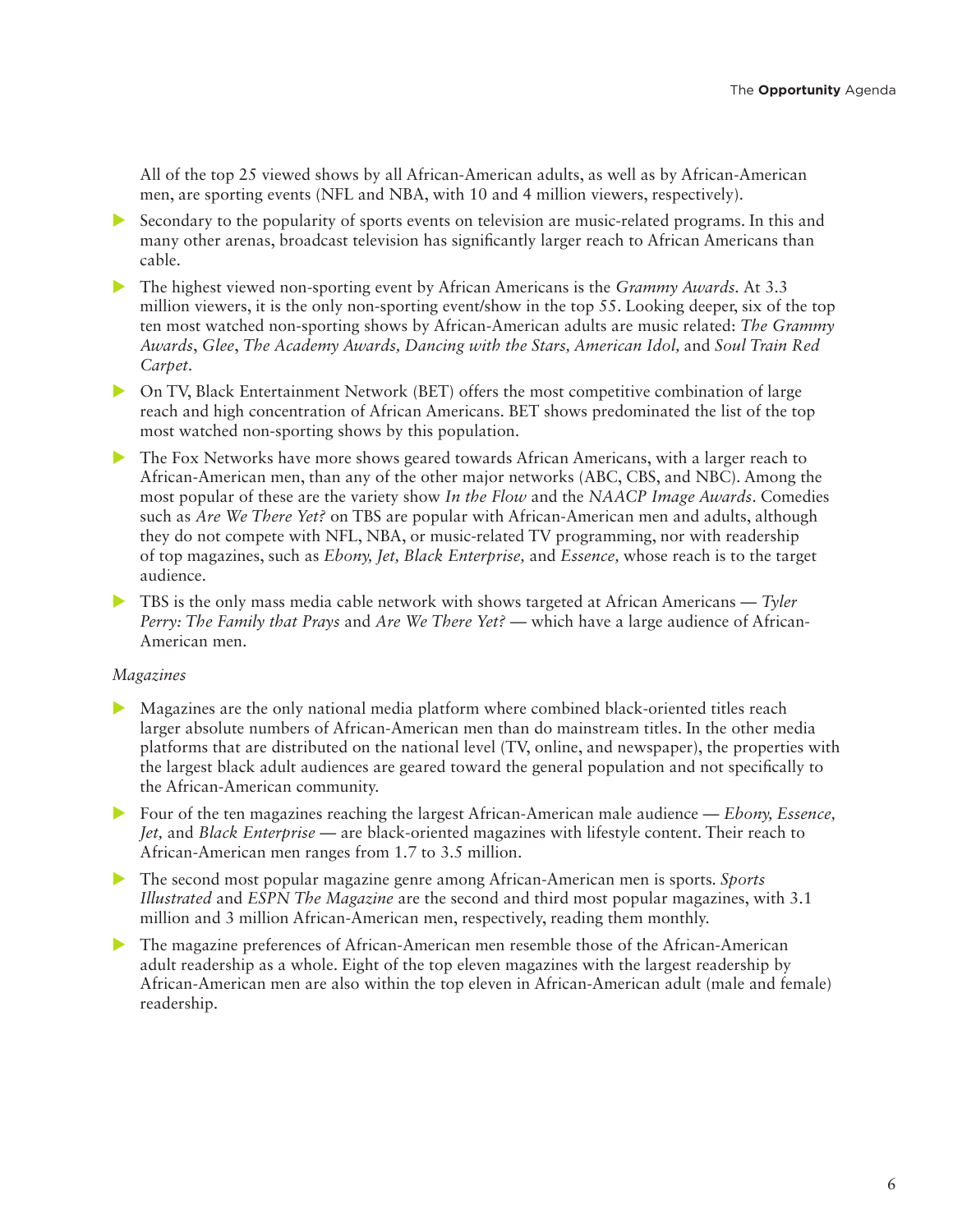#### *Online*

African Americans are using the internet in higher percentages than in years past. An estimated 67 percent of African-Americans are currently online, according to a Pew Internet & American Life survey conducted in May 2011,<sup>1</sup> compared with 78 percent of Americans overall. The present analysis found:

- African-American adults' online habits are very similar to the general adult population of the U.S., with Google, Yahoo!, Facebook, YouTube, and Twitter being among the most popular sites.
- $\blacktriangleright$  African Americans are more socially active online than other ethnic groups. African-American adults, and African-American men specifically, regularly visit social media sites.<sup>2</sup> Nearly 12 million African-American adults visit Facebook each month, including 4.65 million African-American men, making it the third most popular site for both groups. Twitter and MySpace are also very popular among both groups.
- $\triangleright$  Like American adults in general, African Americans go regularly and in large numbers to specific content sites such as YouTube, About.com, Weather.com, ESPN.com, and Yahoo! (which is also a web portal). These sites have anywhere from almost 1.5 million (ESPN.com) to almost 13 million unique visits (Yahoo!) from African-American adults, and from almost a million to almost five million unique visits from African-American men, respectively.
- $\triangleright$  Four of the top six most popular content sites among African-American men are either entirely devoted to music or have a music component to their site: World Star Hip Hop, Black Voices, BET Interactive, Bossip.com, and DatPiff.

#### *Newspapers*

- X Relative to the other media platforms, newspapers have a smaller reach to African Americans and African-American men in particular. Yet because they are often neighborhood-specific, they are a good vehicle for reaching particular geographic locations.
- ▶ There are four newspapers, two in the Chicago media market *Chicago Sun Times* and *RedEye* — and two in the Washington, D.C., media market — *Examiner* and *Express* — in which African-American men are overrepresented in their readership relative to their presence in the population, ranging from 14 to 25 percent of readers of these newspapers.
- X The three newspapers with the largest absolute numbers of black men are the *Chicago Sun-Times*, the *New York Daily News,* and *USA Today*. However, black men still comprise less than 15 percent of the readership of these papers.
- $\blacktriangleright$  Among all black-oriented papers we examined, only two have a circulation over 100,000: *N'DIGO* and *The Chicago Citizen*, which both serve the Chicago media market. Overall, the median circulation of African-American targeted newspapers is 30,000, compared to 386,000 for mainstream newspapers.

#### *Radio*

 $\triangleright$  Black men listen to music-oriented stations more than any other stations, and the most popular ones tend to follow the Urban Contemporary and Urban Adult Contemporary formats — except in the New York media market, where Rhythmic Contemporary radio is dominant.

<sup>1</sup> Pew Research Center, Pew Internet & American Life Project's Spring Tracking Survey "Usage Over Time," May 2011. http:// www.pewinternet.org/Trend-Data/Whos-online.aspx.

<sup>2</sup> Georgetown University, Center for Social Impact Communications and Ogilvy Public Relations Worldwide, "Social Media Plays Greater Role in Cause Engagement For African Americans and Hispanics," May 31, 2011, at http://csic.georgetown.edu/OPR\_ SM\_GT\_Ethnicity\_FS\_Final.pdf.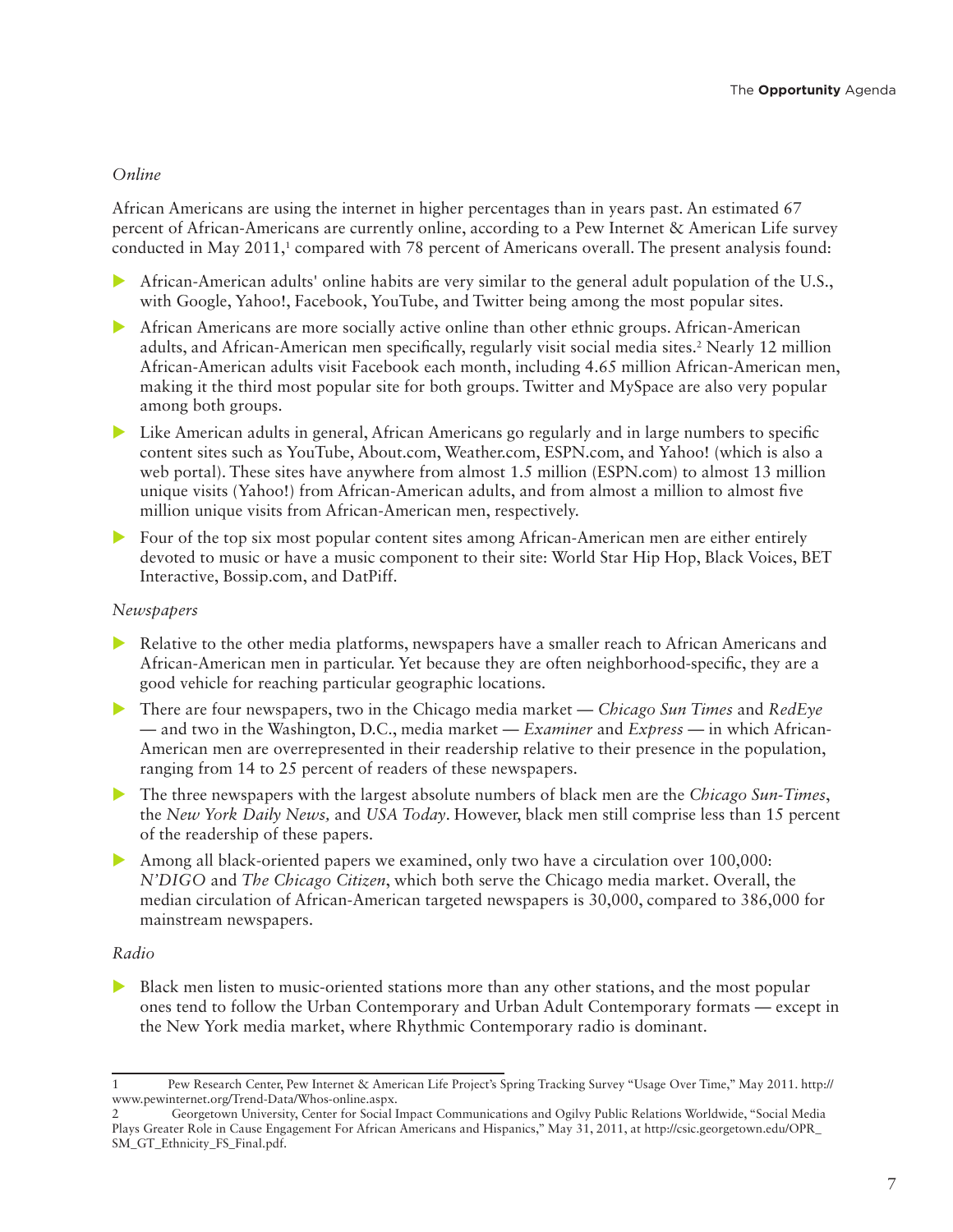ightharpoonup Radio news stations have a relatively small reach to African-American men and African-American adults altogether. Although in most of the media markets we analyzed the list of the top ten stations includes one or even two news stations, their reach to African-American adults (men and women) is a fraction of the reach of music stations.

#### **Recommendations**

#### **A review of social science literature and public opinion research relating to black male achievement**

A persistent finding in recent public opinion research is that white and black perceptions of equal opportunity are at odds. The two populations have different understandings of what the issue is "about"  $-i.e.,$  what the relevant causal factors are, who the players are, and so forth. The good news in this finding is that since these are the kinds of challenges that communications reframing can often address, there is cause for optimism regarding successful interventions.

While the existing research does not offer a great deal regarding particular ways forward, a review of this work does suggest a number of ideas that communicators should keep in mind as they work towards the rigorous communications strategies that can help create social change.

Communicators need to continue to create fuller and more accurate portrayals of black men and boys in the media through education and external pressure targeted at media producers, and by working to embed more African Americans in all links of the media production chain. Our research focusing on African-American men's media consumption habits offers recommendations (see page 9) on specific media sources based on their reach to this population, which advocates should consider.

Advocates must also wrestle with significant questions of how to talk most effectively about the topic in order to take the best advantage of communications opportunities — especially given all the challenges discussed above. There are a number of important aspects to the challenge communicators must face, including:

- $\blacktriangleright$  Explaining the role of structures and systems in leading to disparities, thereby helping people see past the "personal responsibility" and "personal racism" perspectives. If a person believes discrimination is largely a thing of the past, or that discrimination is solely about interpersonal slights and personal racism, or that success is due solely to personal pluck, a policy conversation can seem irrelevant.
- $\blacktriangleright$  Finding new and compelling ways to address causes, rather than focusing solely on disparities, which can easily lead to counterproductive conclusions about who is responsible.
- $\triangleright$  Look for ways to characterize the unique challenges facing black men and solutions to the challenges without inadvertently implying that other groups will have less opportunity, e.g., "breaking down obstacles" instead of "addressing disparities."
- **In A Calling attention to effective solutions. Communicators can be confident that promoting stories** about solutions and success stories — interventions or causal factors of any kind that have altered black male outcomes for the better — will help engage new audiences.
- Exercise in-group/out-group cycle and establishing a sense of "we," reinforcing shared fate and interdependence. How are the fates of *all* Americans linked, regardless of race and gender?
- In Sharpen objectives and strategies for different audiences. Clearly this research suggests different starting points for the conversation with different racial groups. Black Americans are far more likely to see the systemic flaws that lead to disparities and support government action (though the personal responsibility perspective is gaining ground), while few white Americans even recognize the breadth and severity of traditional discrimination, let alone institutional racism.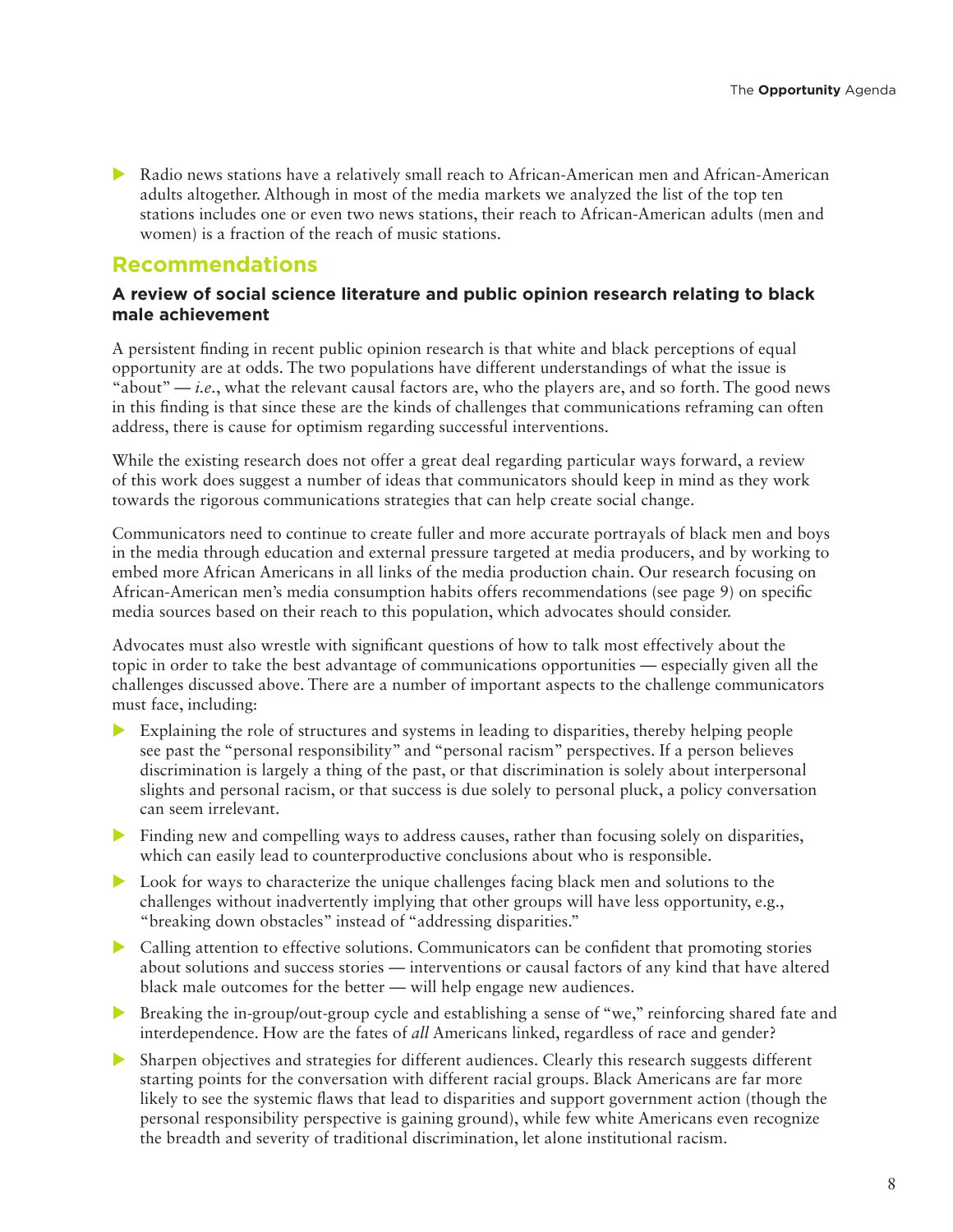- $\triangleright$  Promoting new perspectives and policies specifically in the areas of jobs, education, and criminal justice. These are the top three issue priorities for black families and black men, and there are reasons to believe that each offers promising communications opportunities:
	- $\checkmark$  All Americans see a collective stake and a collective responsibility for education, and this is an area that most strongly connects collective responsibility to economic mobility.
	- $\checkmark$  The current weak economy has made the role of broken systems more visible, as people think about their economic wellbeing. Black Americans, in particular, support an active, engaged government role in addressing the problem. On the other hand, communicators should note that any framing which implies benefits to one group (such as black men) at the expense of another is likely to strongly backfire with the general public; and that it will take careful framing to help many white audiences see government as part of the solution rather than part of the problem.
	- $\checkmark$  Although crime has declined as a national priority, black Americans rate it as a top priority. They also see police bias as a serious problem, and have low confidence in the justice system generally. A significant minority of white respondents admit that black Americans may receive different treatment in the justice system.
- $\triangleright$  One promising candidate for a focus of discussion may be implicit bias itself as identified in psychology experiments. As a focus of communications, these points illustrate several criteria that our own research suggests can be important for effective communication on a fraught topic: (A) steering clear of the type of moral censure that can alienate many audience members; (B) pointing to "objective" facts that are harder to dispute; (C) conveying a relatively novel and unfamiliar point (rather than rehashing familiar claims and accusations); and (D) offering the hope that there are concrete steps that can help.
- **EXECUTE:** Despite the useful body of knowledge that exists, additional research is needed to further test and hone language that is best for engaging different audiences — including effective spokespeople in these conversations.

#### **Media consumption trends among black men**

The analysis of media consumption trends suggests a number of recommendations for those hoping to reach black men with positive content and information, or to improve depictions in the media that they consume:

- Sports and music content reach large numbers of black men through television, radio, magazines, and other media. Working with celebrities — who are the subject of interviews and feature stories, as well as creative and athletic content — as spokespeople is therefore one way to reach a broad audience. Fostering coverage of sports and music figures' positive activities and activism as part of popular existing programming is a related avenue.
- $\blacktriangleright$  Magazines can be particularly fruitful vehicles for communicating postitive messages to and about black men and boys, both because they create their own content and because their black readership is high. Outreach to magazine publishers, editors, and authors could inform and increase the content relative to black men and boys. Johnson Publishing, which owns *Ebony* and *Jet*, is a particularly influential publisher with this audience, as is Time Inc., which publishes *Sports Illustrated* and *People*. Editorial meetings, story pitching, and advertising with these outlets are all possible strategies.
- $\triangleright$  Fox Networks and TBS each have black-oriented shows that reach a broad audience of black men, including sitcoms, variety shows, and awards ceremonies. Seeking to inform the content of these shows and their stars is a promising avenue. Public service announcements and paid advertising may also prove fruitful.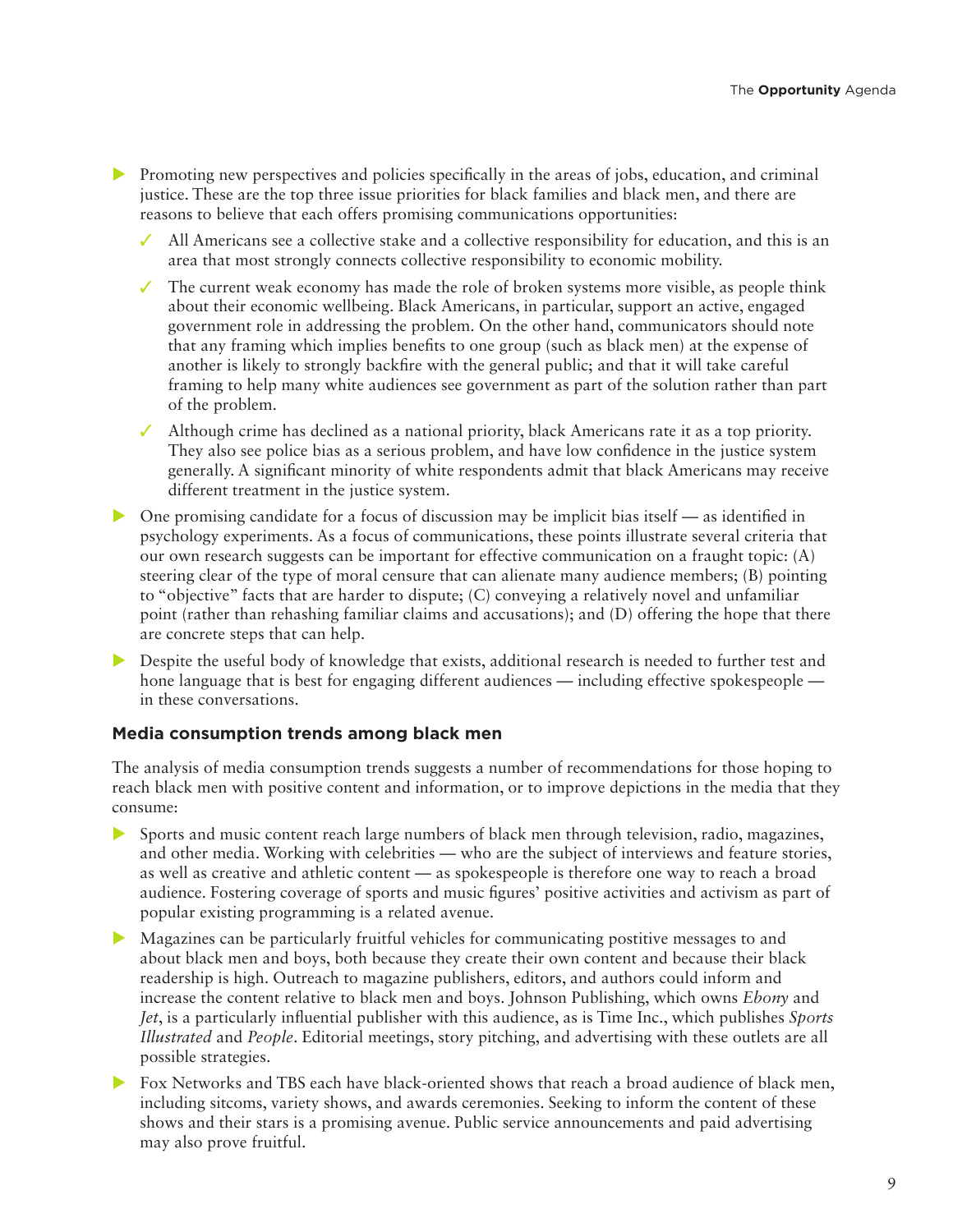- $\blacktriangleright$  The NAACP Image Awards show presents a particular opportunity. Because its purpose is to elevate positive images, the show can be further leveraged to convey constructive messages and information about and for African-American men.
- EX BET Network offers a unique combination of large numbers and a high concentration of African-American men as well as women. Working to inform the content of BET shows by pitching or even creating new content can influence a large audience, as may public service announcements and paid advertising on BET.
- $\blacktriangleright$  While specific search, web portals, aggregation and social media sites that are very popular, such as YouTube, Google, Yahoo!, and Facebook, do not create their own content, they do highlight the possibility of user-created content (such as YouTube videos) capable of reaching black men, who tend to be active in social media, particularly on Facebook. These websites are prime vehicles for reaching this population, as well as black youth. While online advertising is in flux, it should also be monitored for possible interventions.
- $\triangleright$  While newspapers reach relatively small numbers of black men overall, they can be employed to reach people at the local level, especially regarding neighborhood information and opportunities.

Finally, additional research is needed in a number of areas in order to determine the best strategies for reaching and informing the thinking of this population. Priorities include:

- $\blacktriangleright$  Further disaggregating the demographics of the black male community in terms of age, education, income, and other aspects relevant to their advancement. This should include studying the consumption habits of black boys.
- Identifying other audiences such as employers, educators, and law enforcement officials whose perceptions of black men and boys are important to their success and safety. The media consumption of these audiences should also be identified.
- An in-depth analysis of the digital world is necessary, given the increasing penetration of these media into the lives of all Americans. Technology, as well as people's behavior online, is changing at such a fast pace and with so many different platforms (search engines, content creators, social networks, mobile phones, and tablets) that it is important to gain a greater understanding of the digital world and its influence on African-American men and boys.
- in An analysis of *how* African-American men and boys consume media would offer insights into the way information on different platforms engages this population and how communicators can leverage them. People consume information differently on different platforms, acquire it differently, and frequent it differently. For example, it is important to know whether African-American men and boys are going to a specific site via their desktop, cell phone, or tablet; whether they subscribe to a magazine or buy it on the newsstand; how much time they spend reading a specific magazine compared to the length of time they spend on a specific site or watching a television program.